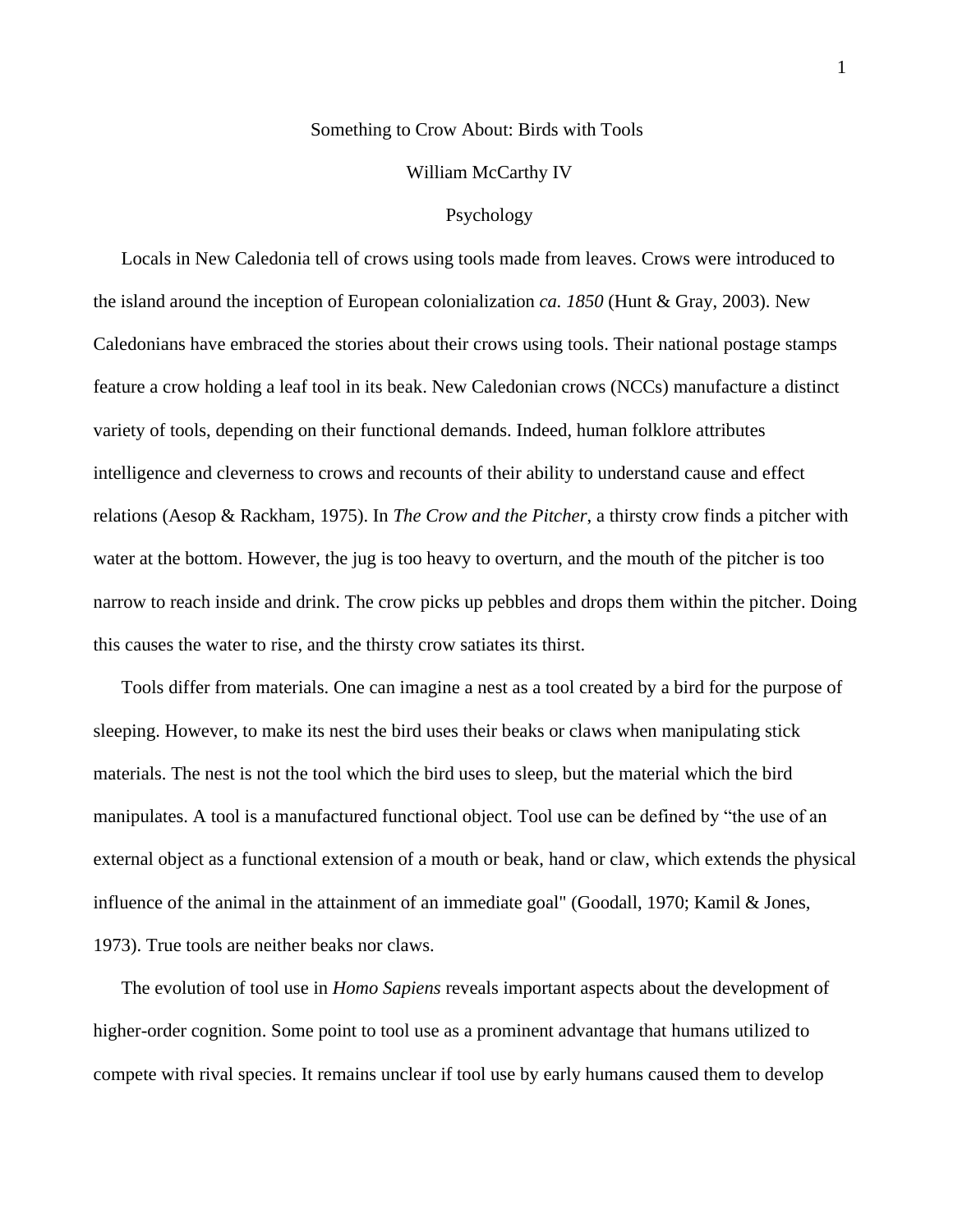larger brains, or rather, if larger brains led to the development of tool use. Tool use has only been achieved by two distinct organizations of brain architecture: one in mammals, the other in birds. Researchers continued to equivocate the intelligence of crows with that of the great apes. Corvids, members of the crow family, possess brains which are relatively larger in relation to their body weight than compared to most other species. Specifically, the brains of NCCs tend to contain larger mesopalliums, pallidostriatal complexes, septums, and tegmentums (Cabrera- Álvarez & Clayton, 2020) compared to those of other birds. The pallium makes up about 75% of the total brain volume of adult birds (Jarvis et al., 2005). The neuroarchitecture of the brain which underlies tool using behavior matters less than the specific subdivisions and connections between neural substrates.

Tool use was significant in the development of higher-order cognitive faculties in early humans. Research which investigates tool use in birds can test the functions, methods, and motivations for tool use which members of *Aves* has selected for in their evolutionary histories. Several orders of *Aves*  contain tool-using birds: *Accipitriformes* (diurnal raptors)*, Ciconiformes* (herons, storks)*, Psittaciformes* (parrots, macaws)*,* and *Passeriformes* (perching songbirds). Hiroyoshi (1985, 1986) describes how herons learn to use bait such as sticks, twigs, grass, leaves, and insects to lure fish within their striking distance. Captive macaws place sticks within their beaks to break open nuts. Borsori and Ottoni (2003) describe their innate tendencies to place tools and food together within their beaks while feeding. Woodpecker finches hold stick tools within their beaks to probe into dead wood for beetles (Tebbich, Taborsky, Fessl, & Blomqvist, 2001). Studies of tool use across psittacopasserae, accipitriformes, and ciconiformes demonstrate that NCCs behave uniquely with physical materials. They have learned to fashion leaf tools as an adaptive foraging technique.

When crafting tools, NCCs represent functional and social worlds. Corvids behave as if they perceive the representations of the knowledge states *and* preferences of multiple observers at a time.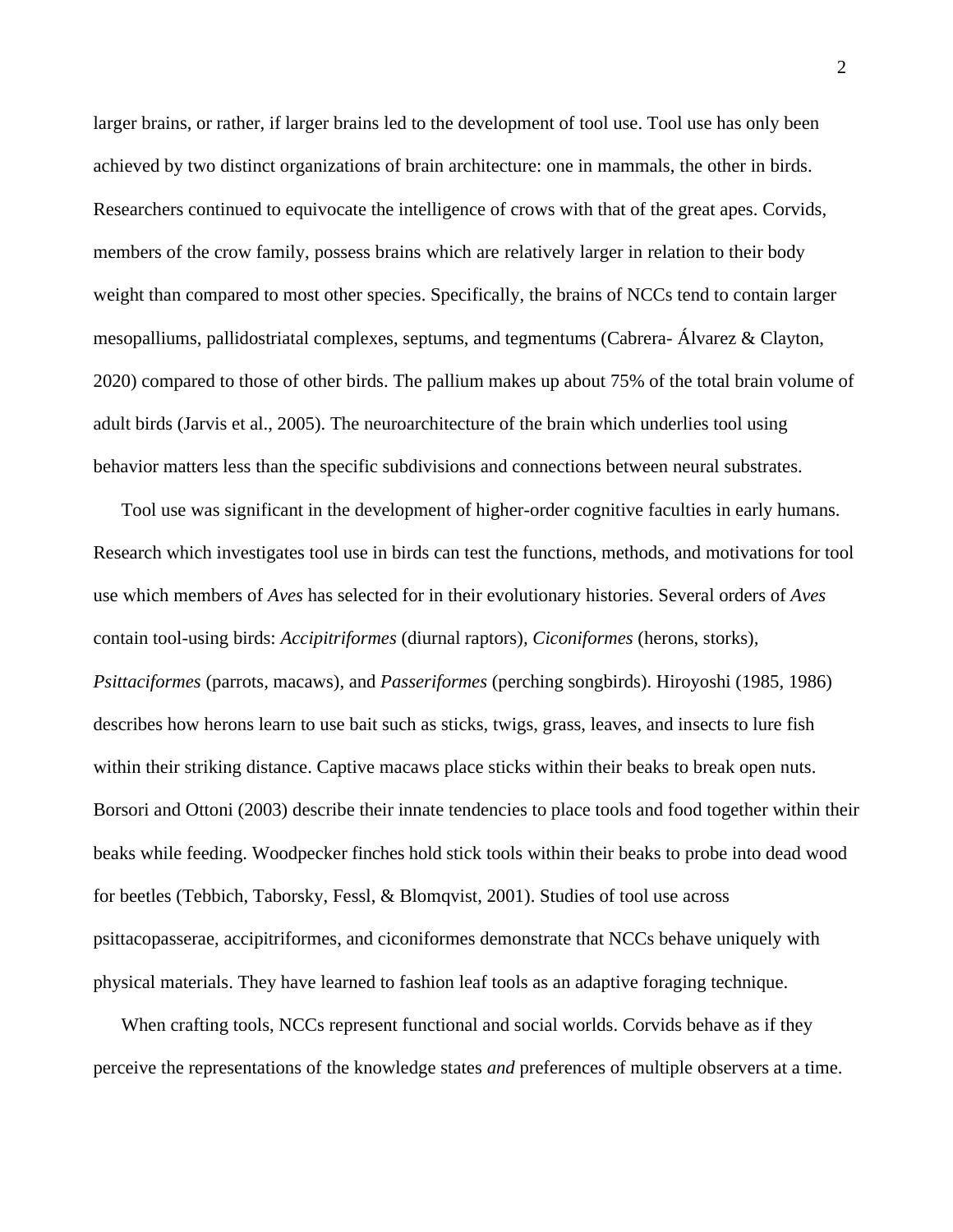They seem to employ these representations in guiding their decisions. For instance, nutcrackers which hear the noises of a nearby conspecific are more likely to protect their caches by recaching or by engaging in behavior which misleads their conspecifics. By recaching food items after they believe conspecifics are aware of the location, they behave as if they understand the intentions of others (i.e., that others want to steal their hidden food). NCCs behave as if they understand the causal effects of their tool use. This behavior offers support for the notion that they possess a "folk physics."

Observations in New Caledonia and research at Oxford suggest that NCCs possess a rudimentary form of causal reasoning. NCCs demonstrate flexibility in their tool use in that they modify novel materials into functional shapes. Keefner's (2016) research indicates that crows hide their food differently when in the presence of a visual or auditory conspecific. Crows are kleptoparasitic, meaning that some will steal each other's food. It is advantageous that crows generate representations of conspecifics and their mental states. They hide food when they know another crow is watching them. Emery and Clayton (2004) propose that natural corvid caching behavior reveals NCC prospection, given that the prior hiding and subsequent retrieval of food items necessitates a perception of temporality. Temporality grounds cause and effect, as a sequence.

### **NCC Tool Use in the Wild**

Most tool-using birds can be found within *Corvidae*. NCCs manufacture and utilize sticks, hooks, and stepped-leaf tools which they cut from the leaves of the *Pandanus* plant. They use leaf tools to pry *cerambycidae* bugs out of the dead wood of the *Aleutirites moluccanus* tree (Hunt, 2000). Observations of wild NCC foraging behavior and experiments with captive NCCs support the notion that NCCs fashion tools out of physical materials to meet a functional foraging demand. Wild NCCs create tools to extract larvae from trees. They prefer certain shapes and methods of holding their tools. Even in captivity, NCCs can learn about tools. They spontaneously manufacture and modify tools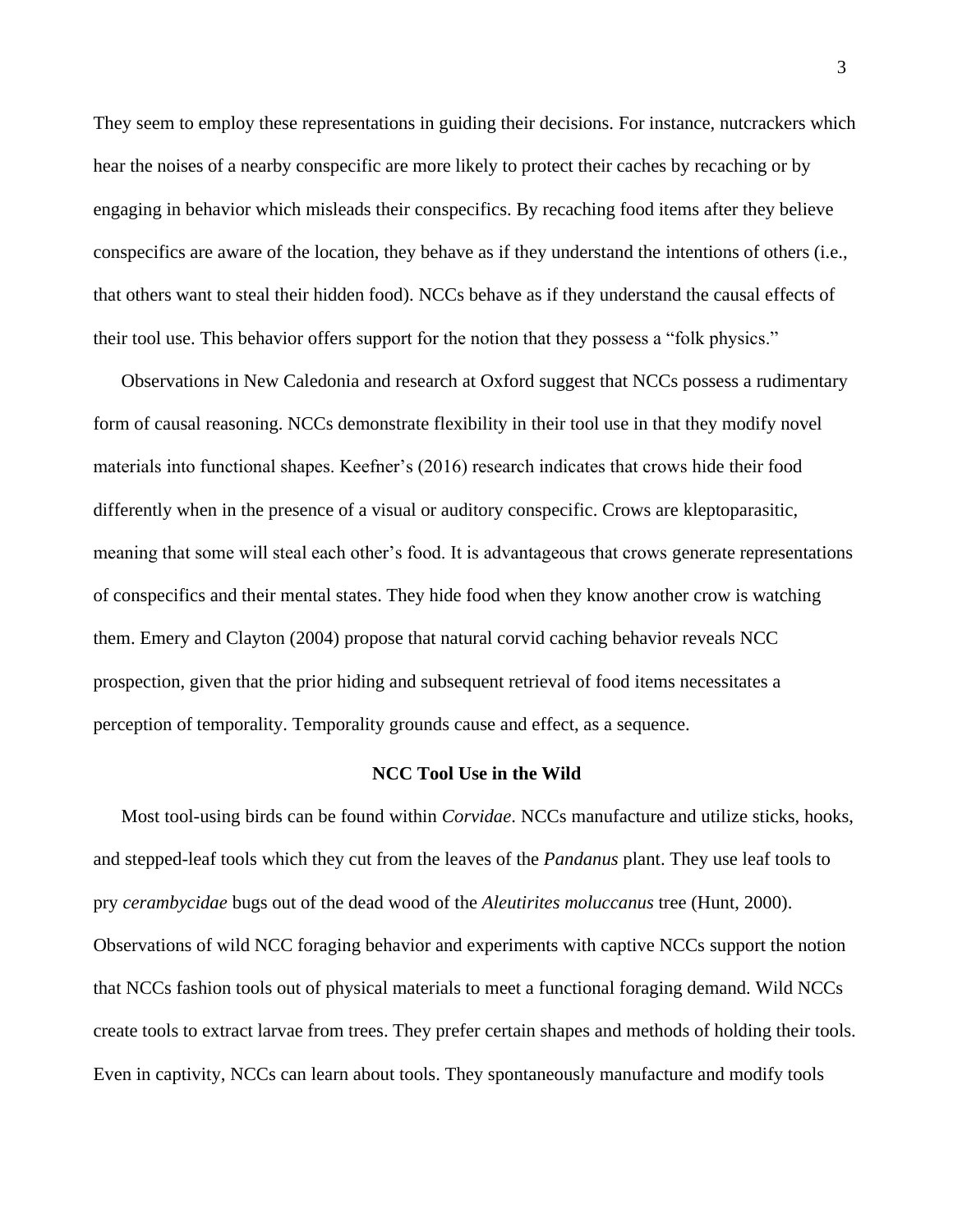without any social input from wild birds, suggesting that tool use may be innate in NCCs. Evolution has selected for the ability of crows to understand cause and effect relationships.

The notion that *Corvidae* understand cause and effect are supported by their goal-directed use of tools, which they generally fashion from the leaves of the *pandanus* plants. Observations of the tools NCCs create describe the physical material, shape, diameter, length, and manipulation of manufactured objects. Hunt and Gray (2002; 2003; 2004a; 2004b) collected 5550 NCC tools from across New Caledonia, in a range of altitudes. Next, they traced the outlines of the tools. Hunt and Gray found two types of tools made by NCCs: stick tools (made from sticks, twigs, vines, and bamboo), and leaf tools (made from the *pandanus* plant). Tracings of stick tools and leaf tools indicate three general tool shapes: wide, narrow, and stepped.

Stepped tools require the most effort to manufacture. They require a 'cut and rip' technique to manufacture (Hunt, 2000). The style of tools differed across the island. Narrow tools were only made southeast of Grand Terre. Wide-stepped tools were made most frequently. Hunt (2000) observed few NCCs which show a complete lack of experience with tools. Although the manufacture of tools such as hooks occurs late in human history (Hunt, 2000), NCCs can already manufacture hooks. Hunt and Gray (2004) report a four-stage progression of hook manufacture. Crows first select a fork in the branch, then break the side twig off, and break the remaining twig below the junction. After removing the leaves, they have successfully sculpted a clean hook. NCCs tend to manufacture their tools on the left edges of *pandanus* leaves. They prefer to hold tools beneath their left eye.

Critically, Hunt and Gray (2002; 2003; 2004a; 2004b) observe how NCCs manufacture tools *before* using them. This provides convincing evidence for the goal-directed nature of their tool use. Tool use provides NCCs functional advantages. Before crows, only humans were thought to possess the representational, sequential, and goal-driven ability of tool manufacture and modification. The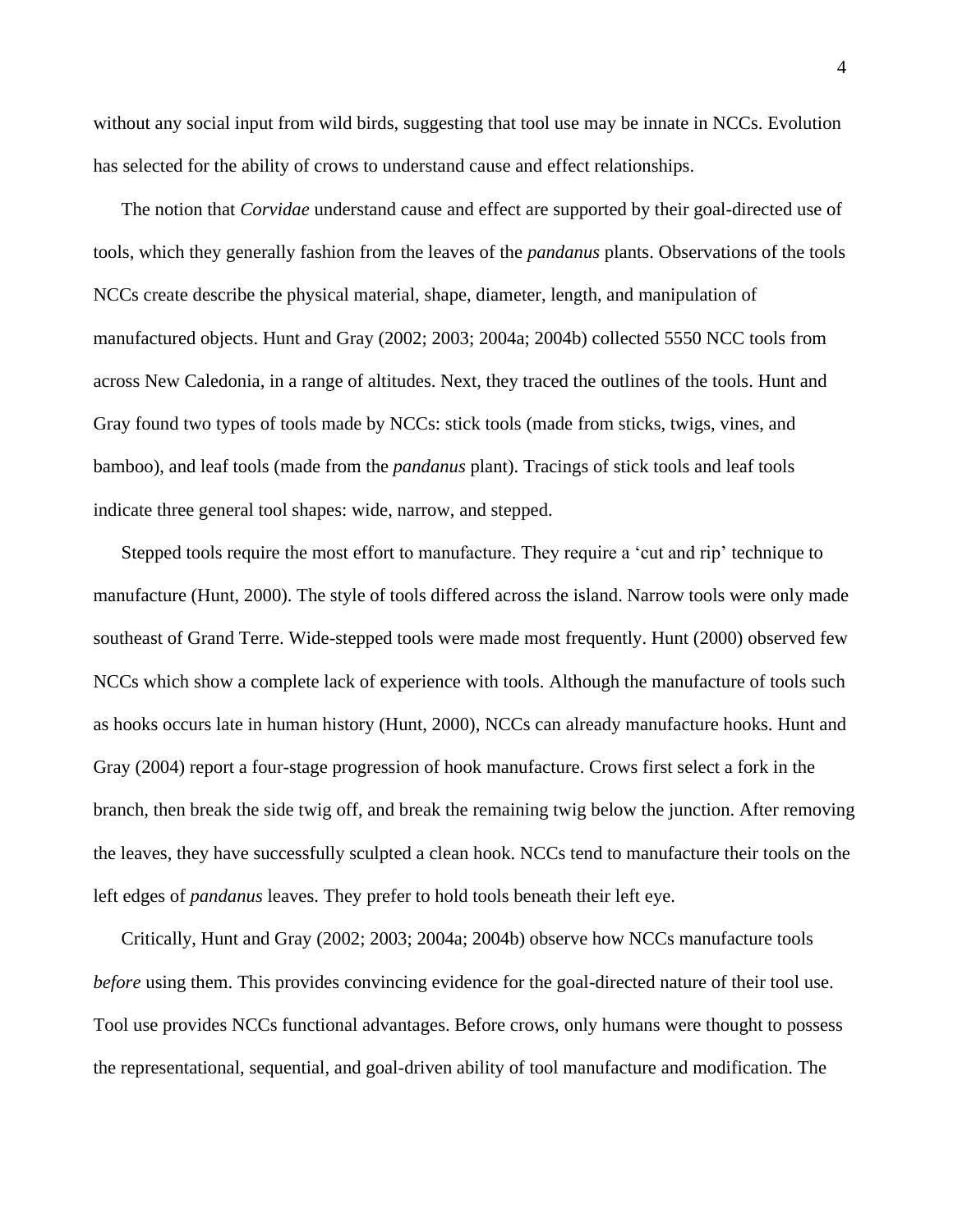shared use of *pandanus* tools by wild NCCs, the similarity of 'cut and rip' methods, and the convergence of tool designs among the population suggest a common origin among tool-using NCCs.

#### **Tool Use by Captive NCCs**

Kacelnik's research laboratory at Oxford investigates the manufacture of complex tools by captive NCCs. Their studies of NCC tool manufacture and tool selection under controlled laboratory settings offer additional support for the notion that crows may understand cause and effect relations. Weir, Chappell, and Kacelnik (2000) describe how a captive female crow named Betty bends a wire into a hook to lift a bucket out of a tube. When she lifts the bucket, she receives a food reward. In nine out of ten trials, Betty bent a wire into a hook and lifted the bucket out. Betty had seen and used premade wire hooks before, but she never bent a wire herself before this test. In Betty's first trial, she attempted to lift the bucket out of the tube with an unbent wire. She failed on the first trial. On the remaining nine trials, Betty bent the wire into a hook and lifted the bucket from the tube. Although Betty lacked experience modifying wire into hooks, she spontaneously and consistently bent novel materials into hook-shaped tools to solve a task.

In a second experiment, Weir and Kacelnik (2006) investigated whether Betty could unbend a wire in the same bucket-tube test. After six months without tool use, the research team supplied her with a novel tool material. Though she lacked experience unbending tools, Betty adapted quickly to the new material and had a high level of success unbending tools. Given her ability to modify tools in new ways depending on her needs, and her performance on trial one, Weir and Kacelnik concluded that Betty likely understood aspects of the bucket-tube task and combined them with trial-and-error learning, guided by reinforcement. They believed that Betty understood the causal relationship between her tool modification and its resulting function: to pull the bucket upwards.

To see if NCCs inherit characteristics that support tool making, Kenward, Weir, Rutz, and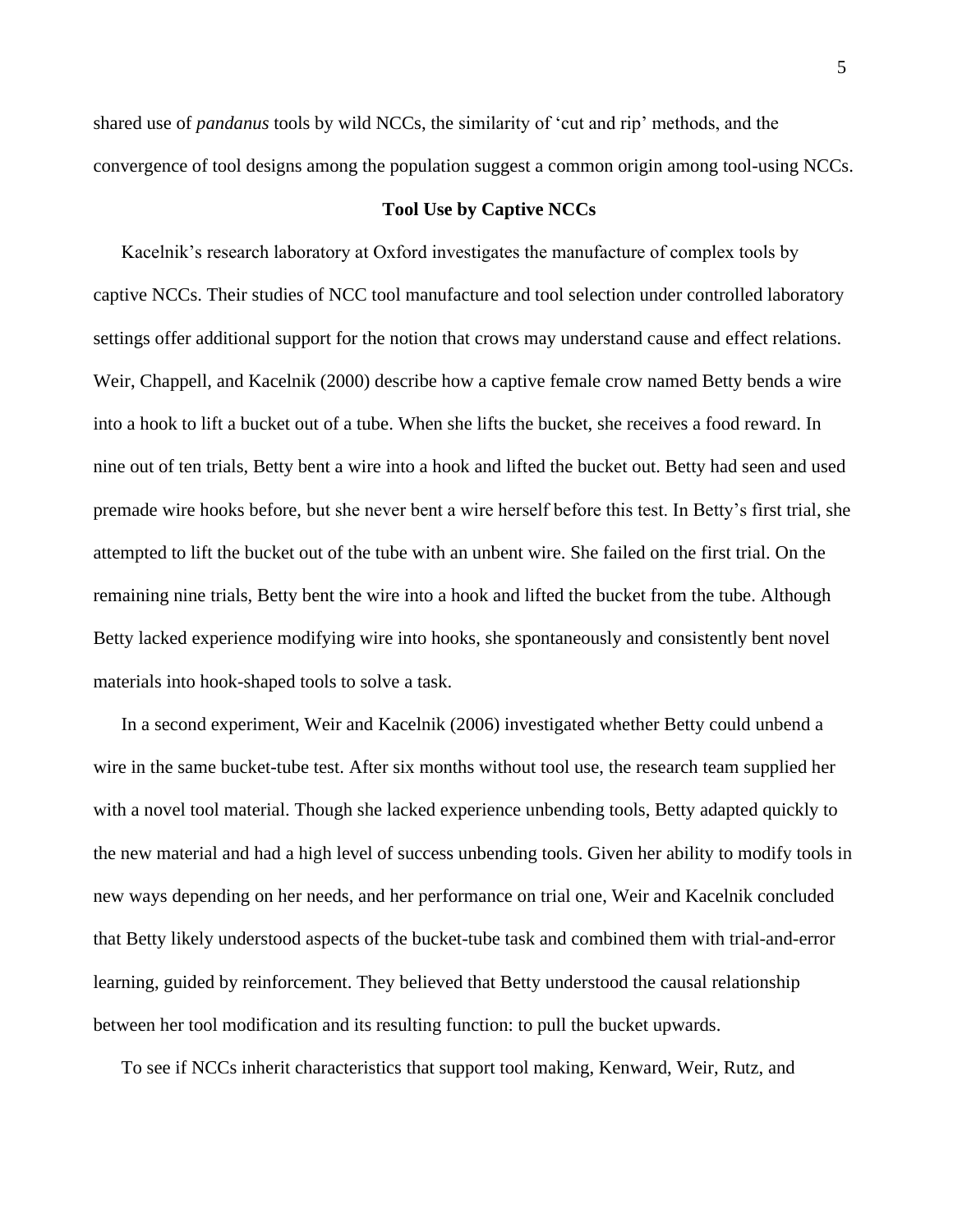Kacelnik (2005) investigate spontaneous tool manufacture in four additional naïve juvenile NCCs. Human handlers demonstrated to two of the birds how to extract food by using twig tools. A second group of two untutored group of NCCs never watched humans demonstrate how to use twig tools. However, all four of them developed the ability to make twig tools within the same developmental time frame. In a second experiment, experimenters mounted *pandanus* plants in the birds' enclosure. One bird, Corbeau,manufactured a straight tool from a *pandanus* leaf using the cut-tear-cut method in the very first day the plants were introduced. The similar rates of tutored and untutored naïve juvenile NCCs' tool manufacturing and Corbeau's immediate intention to craft a pandanus tool offer support for the notion that the ability to make and use tools is at least in part innate in NCCs.

To examine whether NCCs actively search for their preferred tool, Chappell and Kacelnik (2004) offered two NCCs sticks of three different diameters. The tool diameter task involves a food cup placed behind a transparent wall with a hole of variable width. A tool inserted through the hole can push against the food cup and it will fall down a chute. When the cup falls, the NCC receives the reward. In "none-loose" trials, all three sticks (thinnest, thin enough, too thick) are tied into a bundle. In "one loose" trial types, one stick remains on the table while the other two are tied in a bundle. The birds demonstrated a preference for the thinnest tool, regardless of the width of the hole.

In experiment two, Chappell and Kacelnik (2004) presented the birds with an oak (*Quercus robur*) branch and tested how NCCs which manufactured their own tools would perform on the tool diameter task. The two NCCs approached the hole and inspected it *before* manufacturing tools from the oak branches. The two crows obtained food successively on the first use with their tool in 27/30 trials. The two NCCs manufactured tools according to the width of the hole; while the NCCs could always manufacture a 'thinnest' tool, they did not. Instead, the NCCs often manufactured branch tools which were 'just right' to fit in the width of the hole. The tool diameter task, tool length task, and trap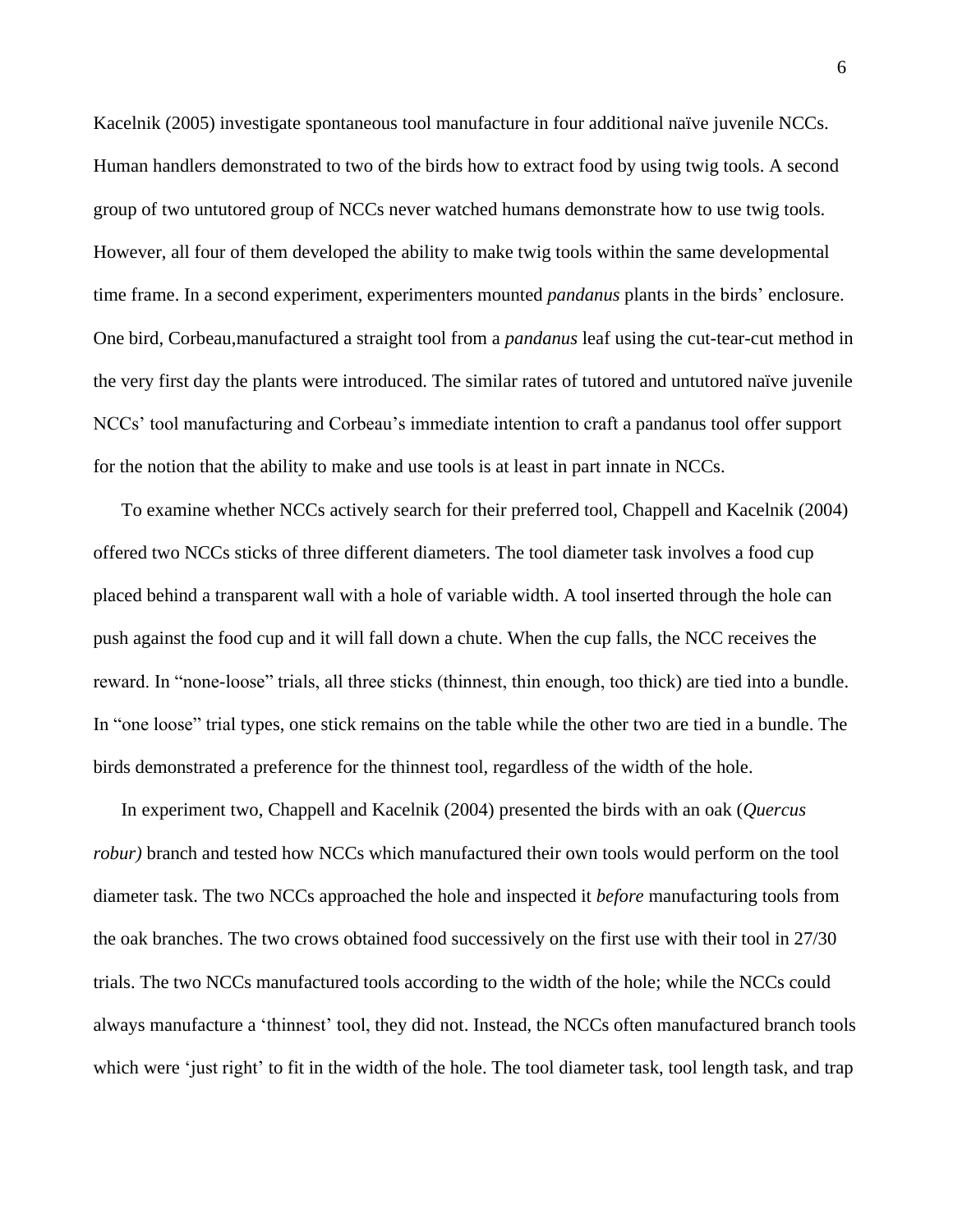tube test have shed light on the tool preferences of NCCs.

One can infer that NCCs dynamically select and manufacture tools based on the needs of a task. NCCs have evolved to minimize the energy expenditure incurred during tool selection and manufacture. In Chappell and Kacelnik's (2000) tool length task NCCs were offered a selection among a set of stick tools with a variety of lengths. Their performance on a novel food-extraction test was measured: food was placed at varying distances within the transparent pipe. A second experiment even tested NCCs choice of tool length when the transparent pipe was outside of their visual field. Chappell and Kacelnik defined their choice of tool as the first stick to be inserted into the pipe. Most NCCs started these trials by approaching and gazing into the transparent tube. During testing, the NCCs approached the tools *after* analyzing the pipe. They manipulated the lengths of their tools by using their beak to pinch the tool closer to the functional side in a lateral manner. The birds demonstrated a strong preference for the longest tool in general even though they could have selected shorter sticks and retrieved the food if they were willing to hold the tool by the tip and stick their head within the tube. Furthermore, as food was placed further within the tube, NCCs tended to manufacture longer and longer sticks. This indicates that NCCs considered the functional demands of their task and did so *before* creating tools to help them achieve their goal. The energy an NCC expends in making and transporting a tool is founded in the functional demands of the task which they aim to solve; they neither waste their time nor energy in making a tool without a motive.

After Hunt, Rutledge, and Gray (2006) learned about Kacelnik's success with Betty in the tool diameter task and tool length task, they tested which cognitive strategies wild NCCs use while solving a similar task. They designed a novel tool length task for wild NCCs foraging in the island, where they used a transparent feeding box. This allowed them to vary the depth of the hole easily while revealing the extraction methods of the crows. Researchers noted the persistence with which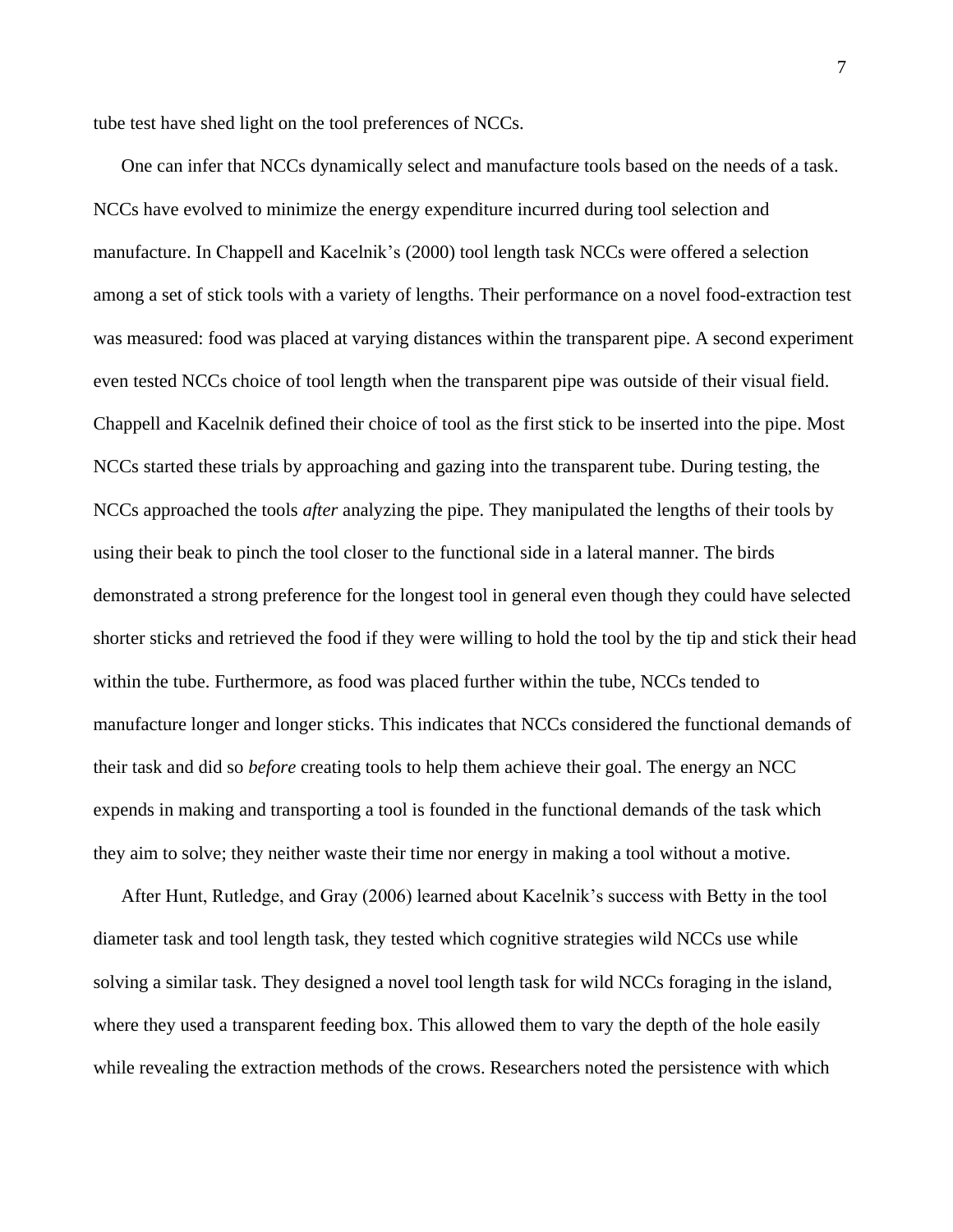NCCs extracted larvae from the transparent feeding box. The pair of crows tended to make longer tools as trials progressed. When crafting tools, they largely ignored twigs scattered around the transparent box in favor of nearby *pandanus* leaves. These wild NCCs used a two-stage heuristic strategy to solve this test. To manufacture an extractive foraging tool, NCCs first applied a default behavior to a tool problem. They only adapted a new problem-solving technique if their initial default behavior failed. The consistent use of *pandanus* tools implies that the pair of NCCs use *pandanus*  tools in foraging. After trials where their tools were too short, they fashioned a longer tool in the next trial.

The selection, manufacture, and modification of tools requires attention. It requires an inclination towards the physical properties of tools. To investigate whether wild NCCs attend to the functional properties of hook tools, St. Clair and Rutz (2013) drilled several holes downward into a food log and placed meat inside. Then, they offered wild NCCs with hooked tools, placed in one of three orientations: flat on a presentation log, pointed hook-end downward into the presentation log, or sticking hook-end upwards out of the presentation log. After retrieving the tool from the presentation log, NCCs transported the tools to the food log to use them. Birds in the hook-end-up condition tended to reorient the tool so that the functional hook end faced downwards before attempting to extract meat from the log. Thus, without trial-and-error learning,the tool-using wild NCCs attended to the functional, causal hook property of the tools.

# **A Comparison of Tool Use Behavior within** *Aves*

A comparison of tool use between crows and other birds who cache food items reveals the folk physics which *Corvidae* possess. Kenward et al. (2010) compared the development of precursor behaviors in crows and ravens to better understand the origin of *Corvidae* tool use. Precursor behaviors are defined as when a bird holds an object in its beak/foot and places it against another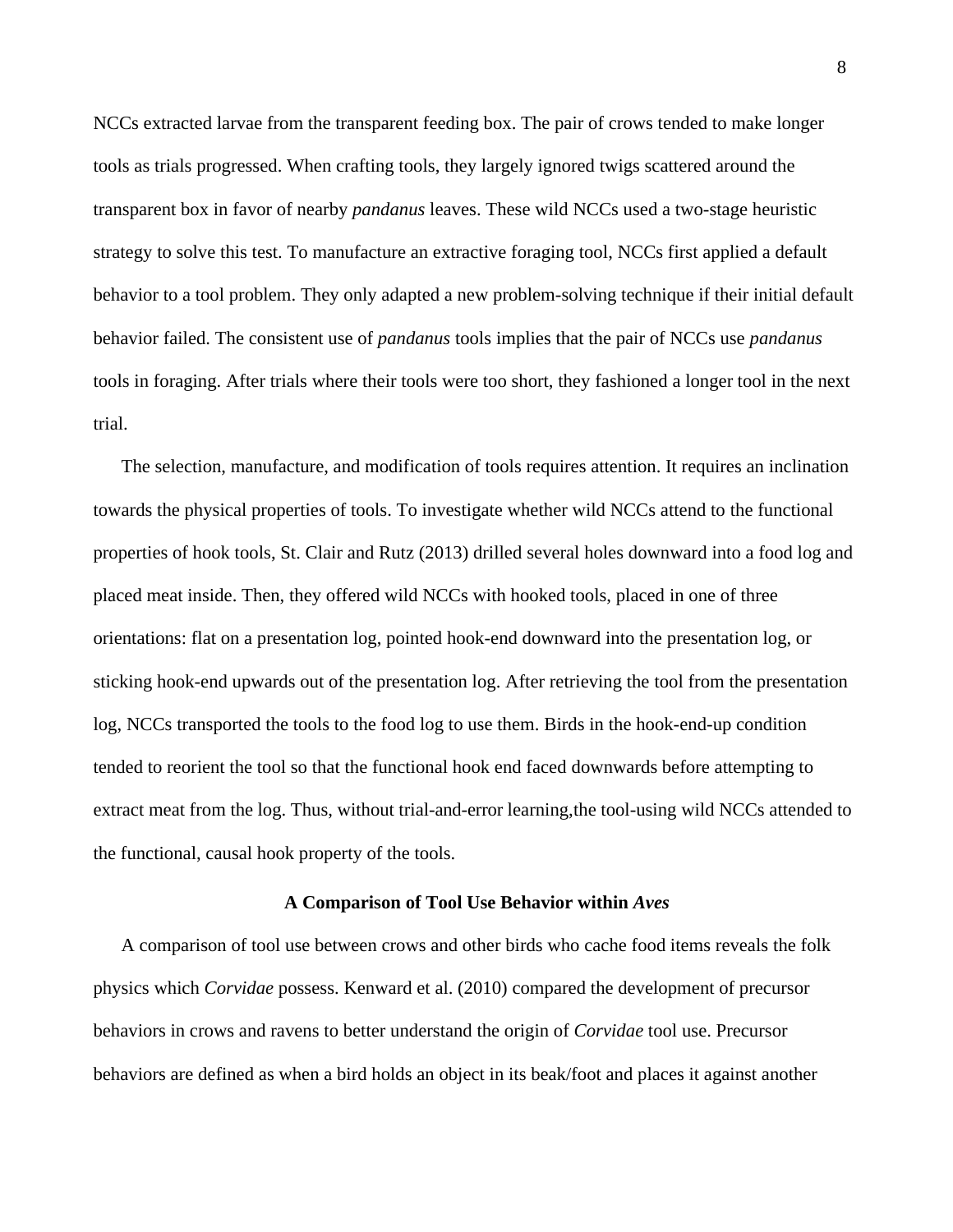object/substrate. In precursor behaviors, birds initiate nonfunctional object play. Kenward et al. raised crows and ravens with multiple crevices and substrates present. Each of the birds developed tool use at similar rates. Some NCCs were tutored in tool use, which involved poking a stick into a crevice/substrate while the birds watched. These tutored NCCs produce more tools than the untutored NCCs, as well as the ravens. Ravens are caching corvids which do not use tools in the wild, but they develop tool-oriented behaviors at a similar rate to NCCs. Thus, Kenward et al. (2010) inferred that tool use and food caching in *Corvidae* develop from the same precursor behaviors.

The tube trap tests animals for causal understanding. A food item is placed within a horizontal transparent tube, and a rook (*C. frugilegus*) can pull a stick placed within the tube from either direction to pry the food out. However, sometimes the bird must navigate the food item around a hole 'trap' within the tube: depending on which direction the rook pulls the stick from, the food will be pulled either into the hole trap or towards the rook's hopeful beak. Animals are thought to demonstrate an understanding of causality when they do not choose to avoid a nonfunctional trap (Seed, Tebbich, & Emery 2006). Eight naïve juvenile rooks transferred their learning when a singlehole trap tube task was flipped. Next, rooks were tested in modified tube traps. In a tube with two holes, investigators sometimes filled one of the holes so that the food could slide over it. Investigators could also open the bottom of the hole so that food pushed in would fall free. All rooks transferred their learning in a modified trap-tube test. One rook, Guillem, passed two more transfer tests. The transfer of learning by naïve juvenile rooks in a causal understanding test reflects a more general cognitive ability within *Corvidae* (Tebbich, Seed, & Emery, 2007) based on their ecology. The generalist nature of corvid foraging, corvid sociality, and the highest rate of feeding innovation of any family of birds contribute to these complex behaviors.

Teschke et al. (2013) compared the performance of tool-using passerines NCCs and *C. pallida*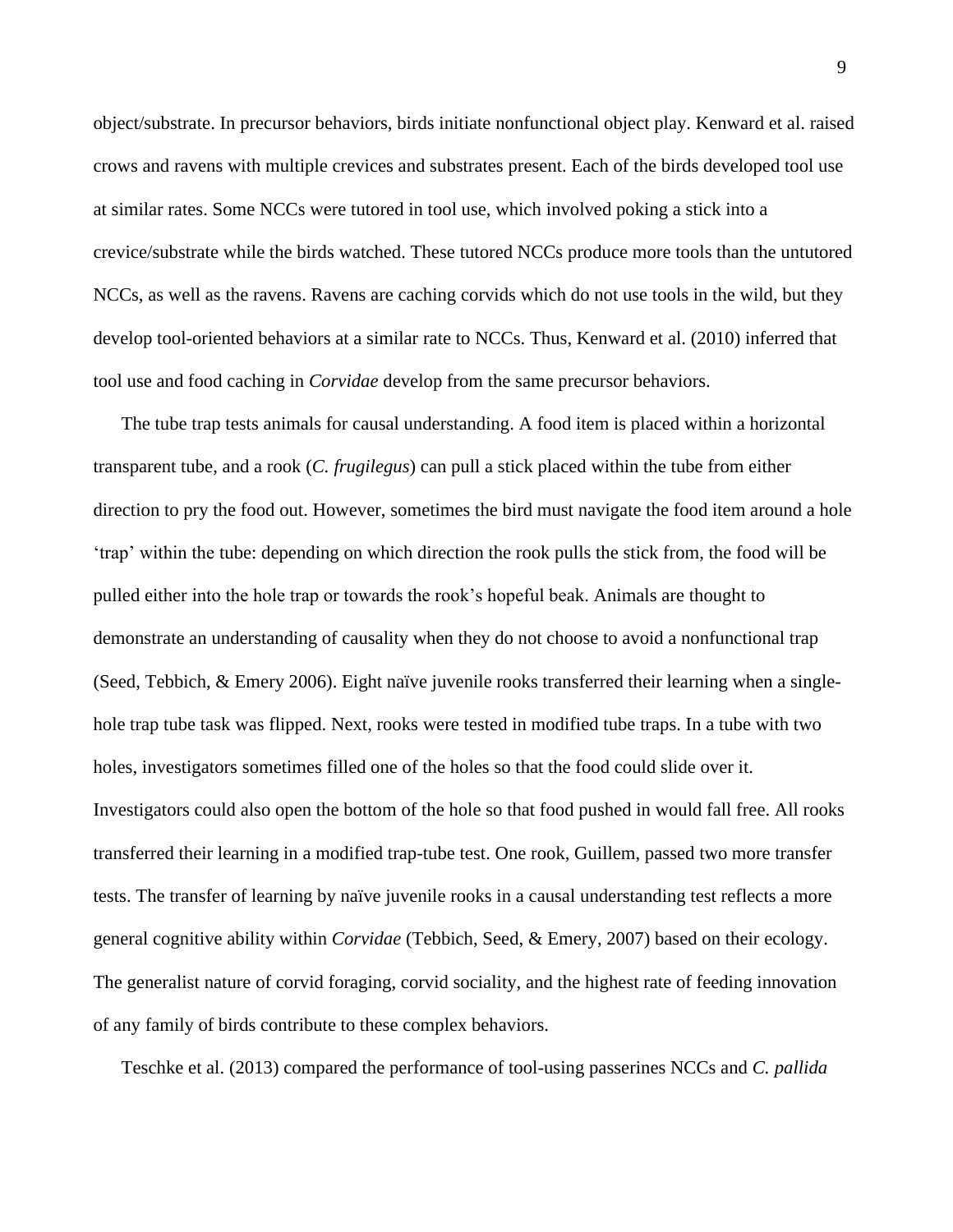with non-tool using carrion crows and small tree finches. Both species of birds were offered a choice between two canes. Food was only ever contained within one of the hooked ends. After the initial task, four transfer tasks were created. Both NCCs and carrion crows performed equally well on the learning tasks. However, no carrion crows solved the cane task. Most NCCs and all woodpecker finches passed the initial learning task, and NCCs performed similarly to woodpecker finches in later trials. The difference in performance between crows but not between finches in the cane task led Teschke et al. (2013) to conclude that cognitive adaptations arise more frequently in species such as NCCs which use tools in more complex ways. The behavior of non-NCC *Corvidae* in the trap-tube test and the cane task highlight the learning abilities of NCCs in relation to other *Corvidae* and support the notion that a group of tool-using traits is shared among *Corvidae*.

Research by Tebbich and Bshary (2004) and Tebbich et al. (2001) outlines the cognitive abilities and social learning mechanisms related to *C. pallida* tool use. *C. pallida* uses tools most (Tebbich & Bshary, 2004). They use trial and error learning in trap-tube tests, tool-length tasks, and tool modification tasks. One out of six woodpecker finches solved the trap-tube task, and three out of five selected a tool of a sufficient length (2004). Tebbich et al. (2001) found that juvenile woodpecker finches were more likely to follow tool-using adult models rather than choosing to observe their own tool-using parents; two juveniles even kept snatching sticks from the beaks of model finches! Tebbich et al. concluded that although all juveniles demonstrated similar precursor behaviors, the development of their tool use did not depend wholly on social learning mechanisms.

One social learning mechanism, stimulus enhancement, promoted the learning of a physical task in nine hand-raised ravens. This procedure presented animals with two viable options to complete the task: in Fritz' and Kotrschal's (1999) study, ravens could either choose to pull a string to a box door to retrieve food inside or they could lever their beak within the crevice of the door to push the door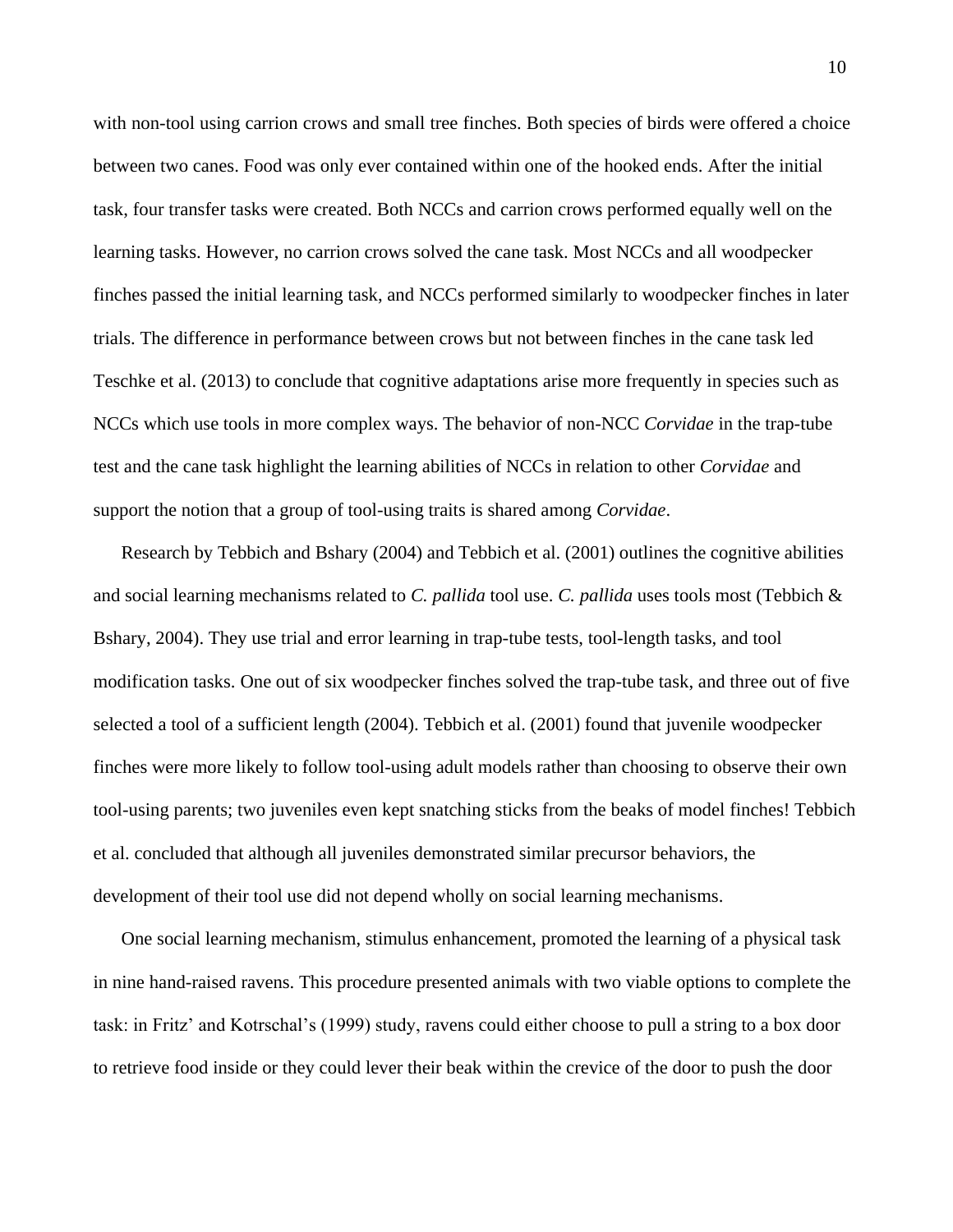open. In both cases the raven could open the box to retrieve food. Fritz and Kotrschal (1999) utilized this two-action box test to explore the significance of social learning in dyads of food-caching corvids, *C. corax*. By designating one bird a model and the other an observer, they evaluated how observer birds opened the box after witnessing a control retrieve food. All control ravens levered the box open, and observer ravens were more likely to pull the flap on the box to open it in subsequent trials. Given that ravens were more likely to pull the flap after watching a conspecific solve the twoaction procedure with another method, observer ravens must explore the flap more than controls due to the increased salience of the stimulus caused by the conspecific's interaction.

## **Discussion**

If we imagine a simple substance whose structure makes it think, sense, and have perceptions, we could imagine it enlarged and enter it as one does a mill (Leibniz, 1686). Inside this mill we can look around and watch the mechanical gears spin, but we can never point to anything to explain its perceptions. Some error necessarily pervades the sensations and perceptions out of which crows fashion their social, functional worlds. Instead of romanticizing corvid cognition, one must prefer the most simple, logical explanations for their tool use behavior. Likewise, Bluff et al. (2007) cautions the cognitive psychologist against "ascribing general cognitive abilities to the whole *Corvidae* family based on the abilities of individual species". To wonder what it is like to be a crow proves as futile as proving whether corvids even perceive the same worlds as each other.

NCC tool-using abilities stem from their ecological adaptations. They are an invasive species in New Caledonia, and their foraging strategies promote their use of novel physical materials to aid in foraging behaviors. Nevertheless, NCCs associate functional properties with their representation of the *pandanus* plant. This is likely due to their innate nature as generalist foragers, their larger brains, and their adaptability within a novel ecosystem. Since humans and crows independently evolved tool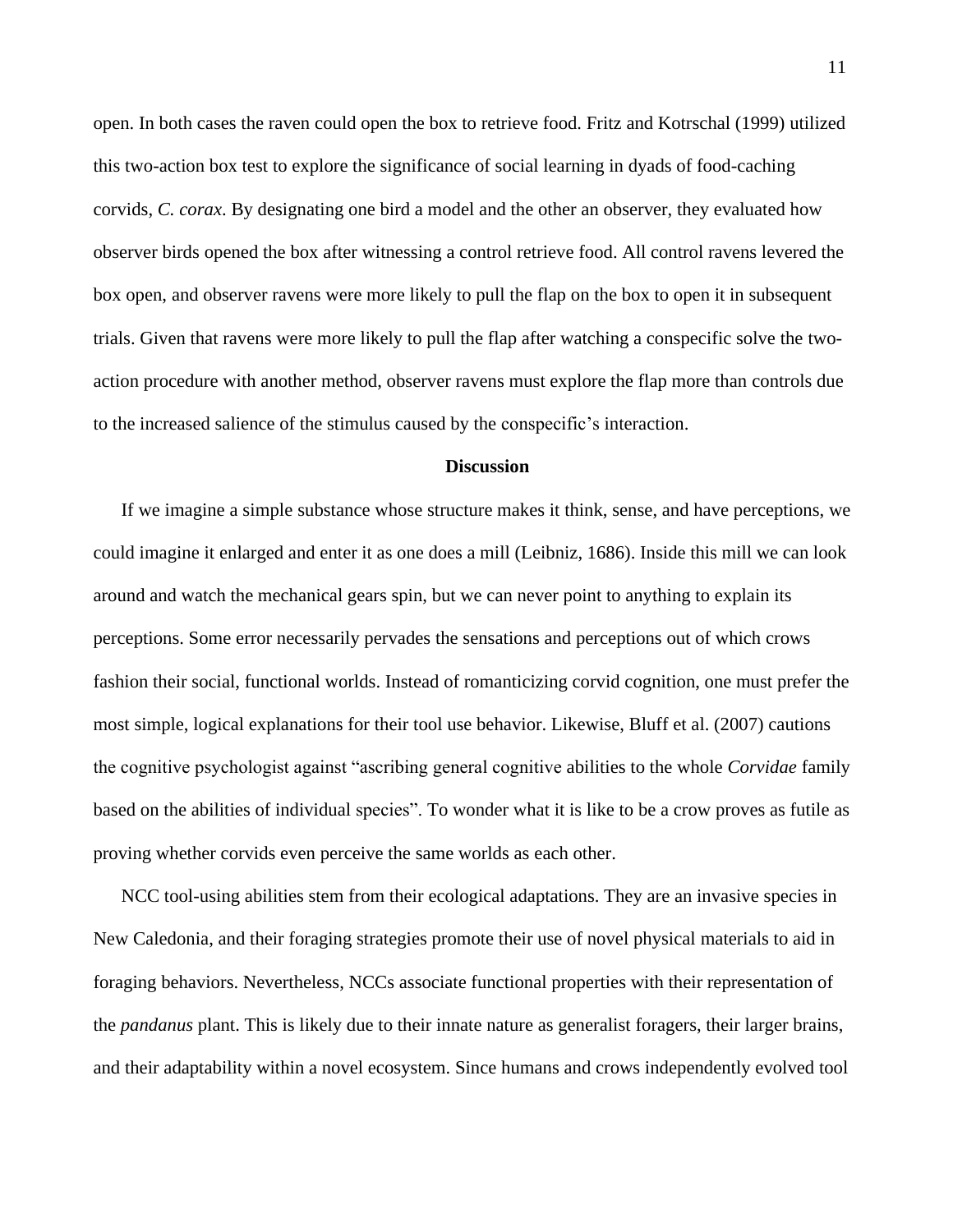use during different points in their phylogenetic history, we may conclude that evolution selects for the ability of a species to interpret the causal law and that understanding this causal law improves the fitness of the being which represents it. We can infer from their tool-using behaviors that they represent more complex worlds than do other species of birds. In nature, causality presents itself as strict causes, stimuli, and motives (Schopenhauer, 1813). Strict causes are those which change in the inorganic world, like gravity and chemistry. Stimuli are those causes which directly affect substances. Motives are consciously performed actions. Corvids represent the motives of other substances. They behave differently around conspecifics which they perceive as helpful or harmful. They represent certain goals towards which they aim. They demonstrate a receptibility to forms of causality. They represent a world ripe with functional, modifiable substances. NCCs possess a necessary and sufficient reason to represent themselves as causal beings.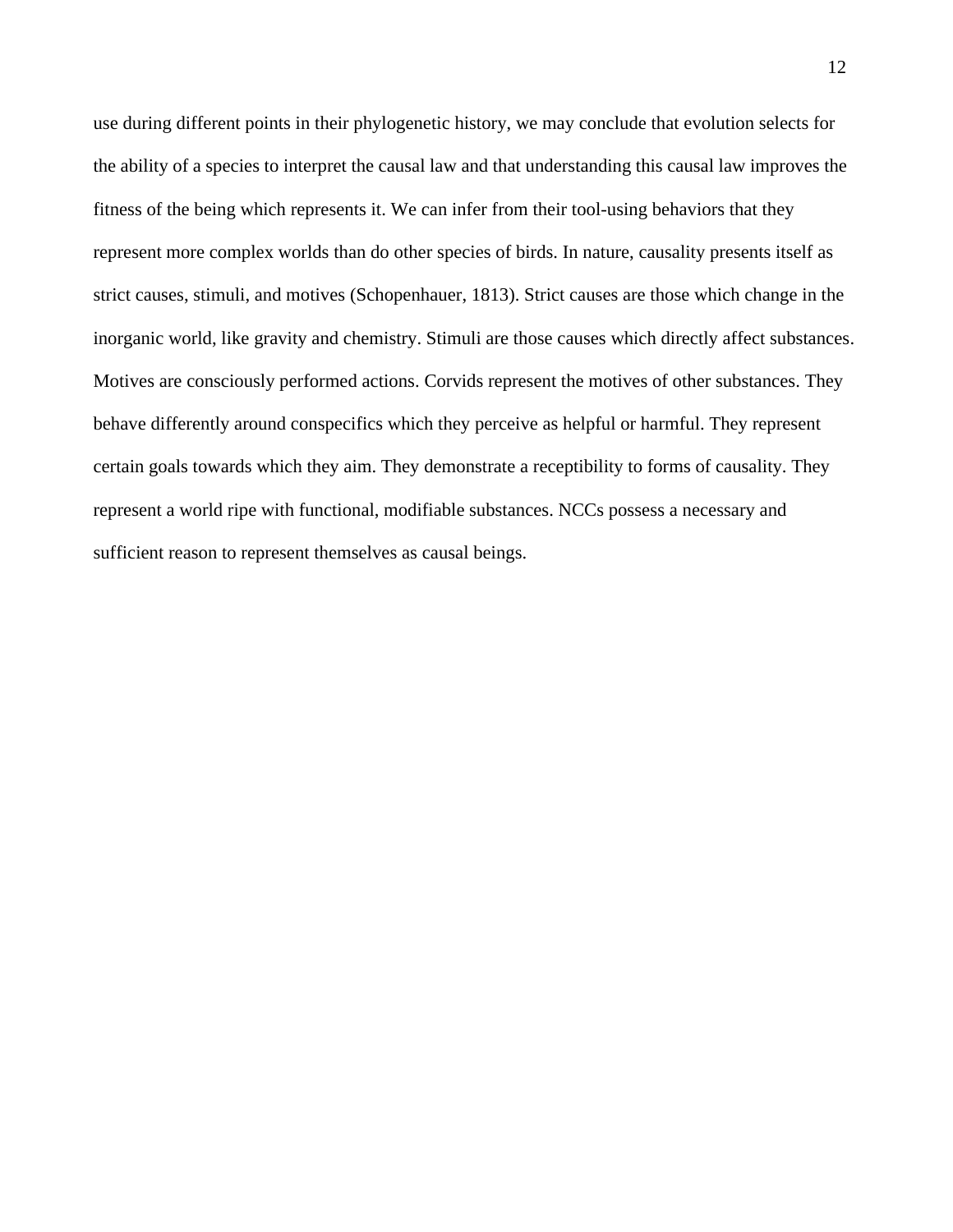## References

Aesop, V., & Rackham, A. (1975). *Aesop's fables*. London: Pan Books.

- Barcell, M., Benitez, J. R., Solera, F., Roman, B., & Donazar, J. A. (2015). Egyptian vulture (neophron percnopterus) uses stone-throwing to break into a griffon vulture (gyps fulvus) egg. *J. Raptor Res. 49(4):521–522*. <http://dx.doi.org/10.1016/j.jen.2012.03.003>
- Bluff, L. A. (2006). Tool-related cognition in New Caledonian crows. *Comparative Cognition & Behavior Reviews*, *1*, 1–25. https://doi.org/10.3819/ccbr.2008.20001
- Borsari, A., & Ottoni, E. B. (2005). Preliminary observations of tool use in captive hyacinth macaws (*anodorhynchus hyacinthinus*). *Animal Cognition*, *8*(1), 48–52. https://doi.org/10.1007/s10071-004-0221-3
- Cabrera-Álvarez, M. J., & Clayton, N. S. (2020). Neural Processes Underlying Tool Use in Humans, Macaques, and Corvids. *Frontiers in Psychology*, *11*(September), 1–11. https://doi.org/10.3389/fpsyg.2020.560669
- Chappell, J., & Kacelnik, A. (2002). Tool selectivity in a non-primate, the New Caledonian crow (*corvus moneduloides*). *Animal Cognition*, *5*(2). https://doi.org/10.1007/s10071-002-0130-2
- Chappell, J., & Kacelnik, A. (2004). Selection of tool diameter by New Caledonian crows Corvus moneduloides. *Animal Cognition*, *7*(2), 121–127. https://doi.org/10.1007/s10071-003-0202-y
- Cristol, D. A., & Switzer, P.V. (1999). Avian prey-dropping behavior. II. American crows andwalnuts. *Behavioral Ecology*, *10*(3), 220–226. https://doi.org/10.1093/beheco/10.3.220
- Emery, Nathan J. & Clayton, N. S. (2004). Convergent evolution of intelligence in corvids andapes. *Science, 306*, 1903–1908.
- Fritz, J., & Kotrschal, K. (1999). Social learning in common ravens, *corvus corax*. *Animal*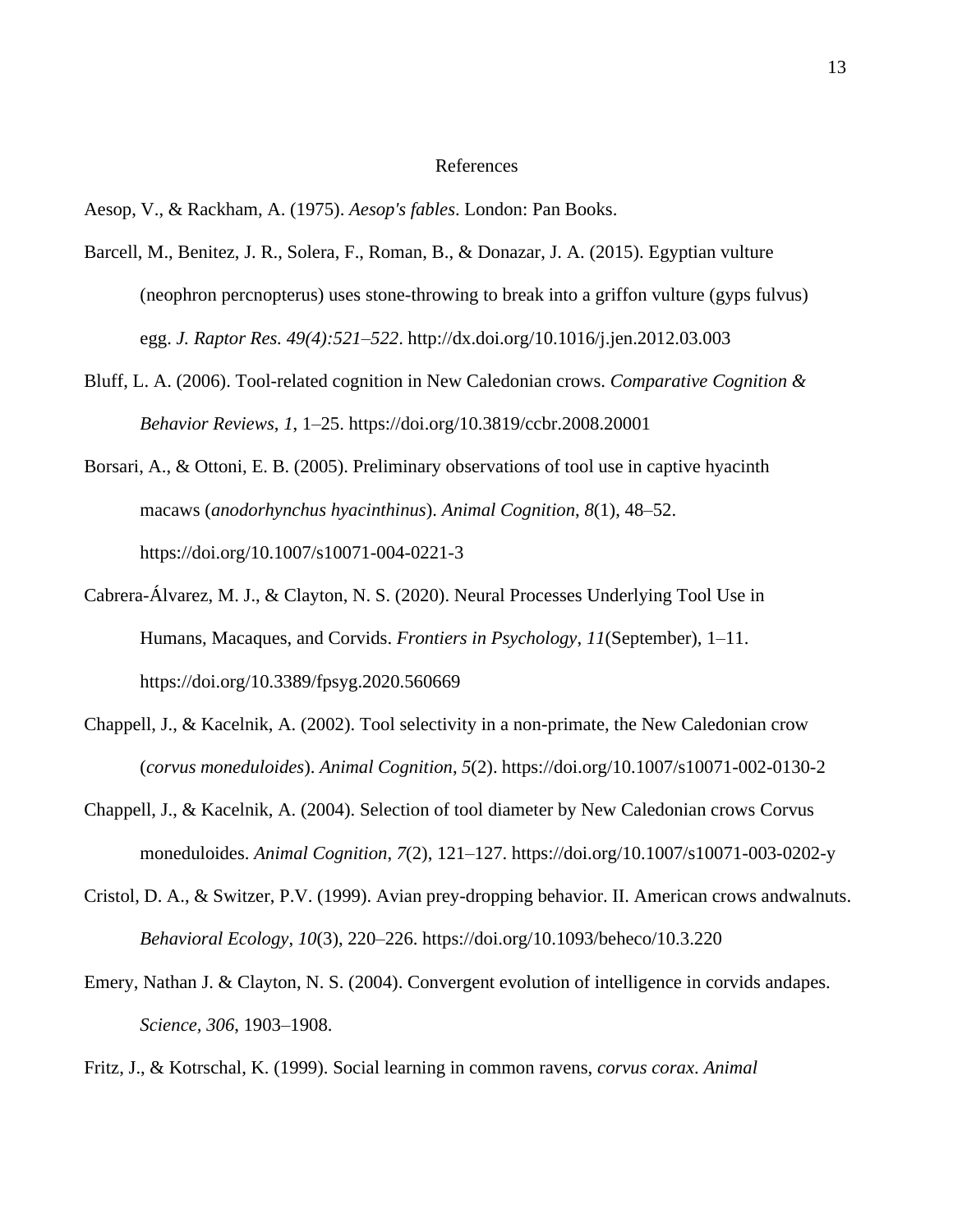*Behaviour*, *57*(4), 785–793. https://doi.org/10.1006/anbe.1998.1035

- Hiroyoshi, H. (1986). Individual differences in bait-fishing by the green-backed heron. *Ibis, 130,* 39–44.
- Hiroyoshi, H. (1985). Bait-fishing by the green-backed heron. *Short Communications,* 285–290.
- Hunt, G. R. (2000). Tool use by the New Caledonian crow *corvus moneduloides* to obtain *Cerambycidae* from dead wood. *Emu*, *100*(2), 109–114. https://doi.org/10.1071/MU9852
- Hunt, G. R., Corballis, M. C., & Gray, R. D. (2006). Design complexity and strength of laterality are correlated in New Caledonian crows' pandanus tool manufacture. *Proceedings of the Royal Society B: Biological Sciences*, *273*(1590), 1127–1133. https://doi.org/10.1098/rspb.2005.3429
- Hunt, G. R., & Gray, R. D. (2002). Species-wide manufacture of stick-type tools by NewCaledonian crows. *Emu - Austral Ornithology*, *102*(4), 349–353. https://doi.org/10.1071/MU01056
- Hunt, G. R., & Gray, R. D. (2003). Diversification and cumulative evolution in New Caledonian crow tool manufacture. *Proceedings of the Royal Society B: Biological Sciences*, *270*(1517),867–874. https://doi.org/10.1098/rspb.2002.2302
- Hunt, G. R., & Gray, R. D. (2004). Direct observations of pandanus-tool manufacture and use bya New Caledonian crow (*Corvus moneduloides*). *Animal Cognition*, *7*(2), 114–120. https://doi.org/10.1007/s10071-003-0200-0
- Hunt, G. R., & Gray, R. D. (2004). The crafting of hook tools by wild New Caledonian crows. *Proceedings of the Royal Society B: Biological Sciences*, *271*(SUPPL. 3), 88–90. https://doi.org/10.1098/rsbl.2003.0085
- Hunt, G. R., Rutledge, R. B., & Gray, R. D. (2006). The right tool for the job: what strategies dowild New Caledonian crows use? *Animal Cognition*, *9*(4), 307–316. https://doi.org/10.1007/s10071-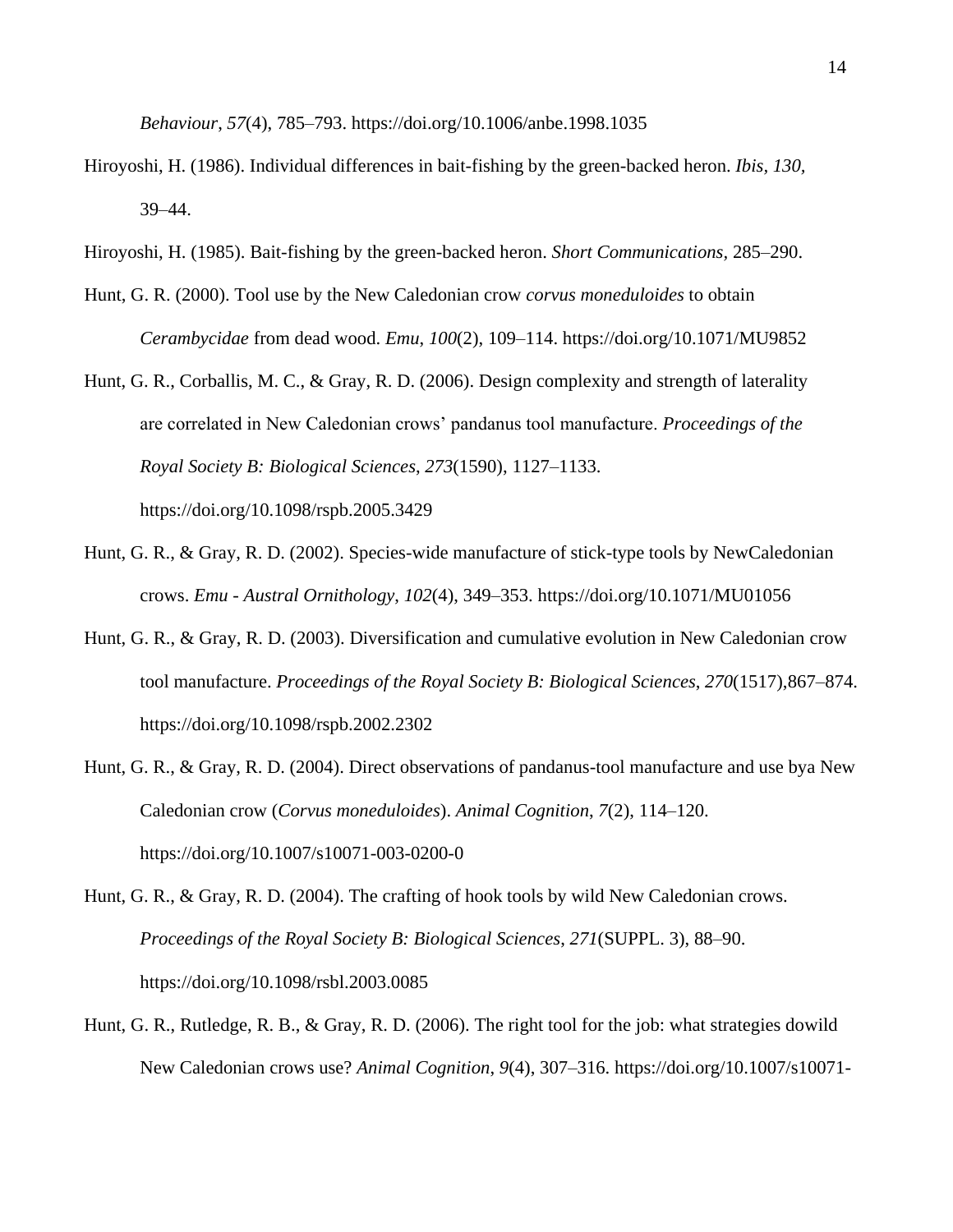006-0047-2

- Hunt, G. R., Sakuma, F., & Shibata, Y. (2002). New Caledonian crows drop candle-nuts ontorock from communally used forks on branches. *Emu*, *102*(3), 283–290. https://doi.org/10.1071/MU01037
- Hunt, G. R. (2000). Human–like, population–level specialization in the manufacture of pandanustools by New Caledonian crows *corvus moneduloides*. *Proceedings of the Royal Society of London. Series B: Biological Sciences*, *267*(1441), 403–413. https://doi.org/10.1098/rspb.2000.1015
- Jarvis, E. D., Güntürkün, O., Bruce, L., Csillag, A., Karten, H., Kuenzel, W., Medina, L., Paxinos, G., Perkel, D. J., Shimizu, T., Striedter, G., Wild, J. M., Ball, G. F., Dugas-Ford, J., Durand, S. E., Hough, G. E., Husband, S., Kubikova, L., Lee, D. W., … Butler, A. B. (2005). Avian brains and a new understanding of vertebrate brain evolution. *Nature ReviewsNeuroscience*, *6*(2), 151– 159. https://doi.org/10.1038/nrn1606
- Kant, Immanuel. (1998). *Critique of Pure Reason*. (P. Guyer & A. Wood, Trans.) New York: Cambridge University Press, (Original work published 1781). Print.
- Kamil, A. C., & Jones, T. B. (1973). Tool-making and tool-using in the northern blue jay. In *Definitions* (Vol. 180, Issue 4090, pp. 1076–1078). https://doi.org/10.32388/PGLQG4
- Keefner, A. (2016). Corvids infer the mental states of conspecifics. *Biology and Philosophy*, *31*(2), 267–281. https://doi.org/10.1007/s10539-015-9509-8
- Kenward, B., Schloegl, C., Rutz, C., Weir, A. A. S., Bugnyar, T., & Kacelnik, A. (2010). On the evolutionary and ontogenetic origins of tool-oriented behaviour in New Caledonian crows (*Corvus moneduloides*). *Biological Journal of the Linnean Society*, *102*(4), 870–877. https://doi.org/10.1111/j.1095-8312.2011.01613.x

Kenward, B., Weir, A. A. S., Rutz, C., & Kacelnik, A. (2005). Tool manufacture by naive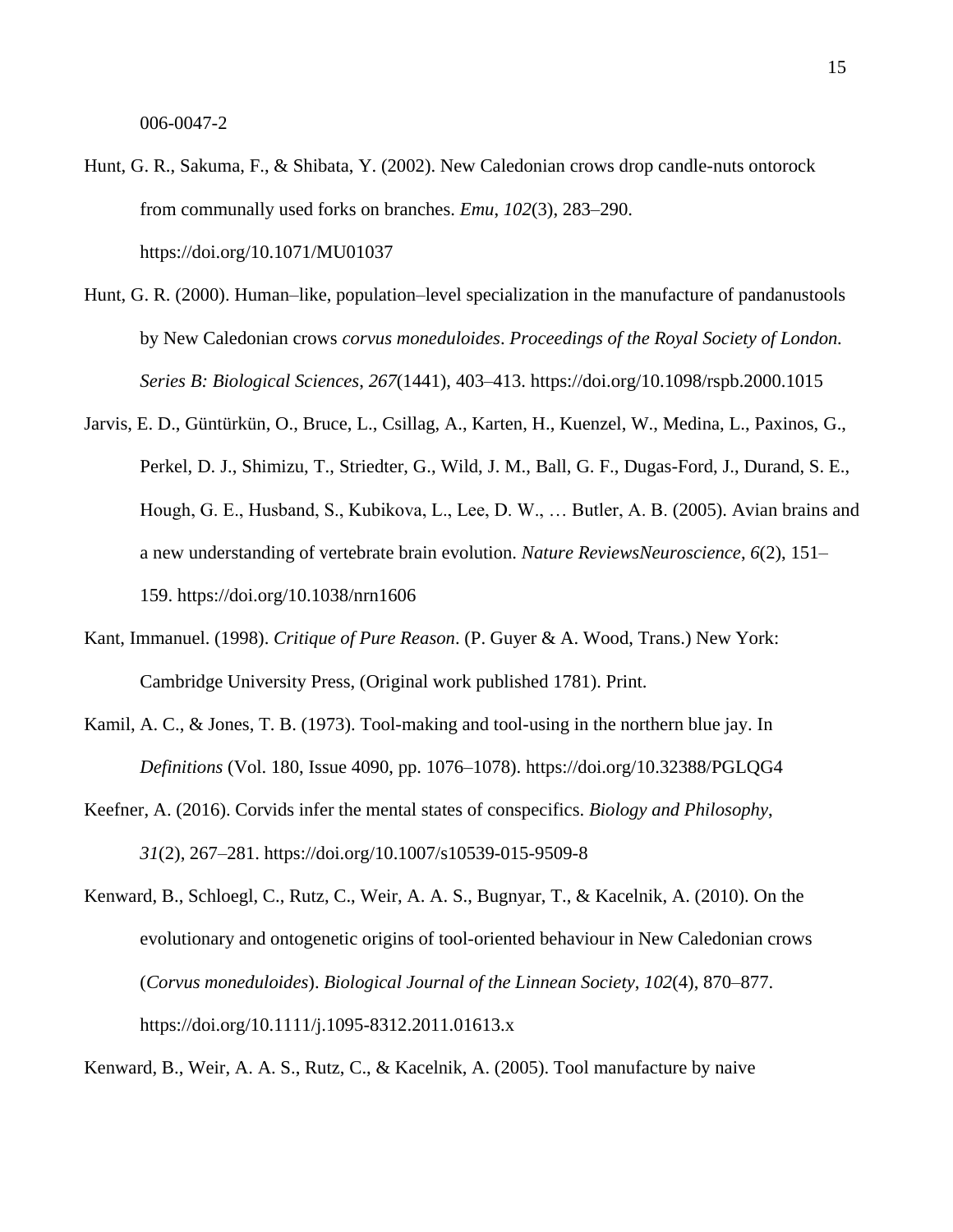juvenile crows. *Nature*, *433*(7022), E3–E4. https://doi.org/10.1038/nature03294

Leibniz, Gottfried Wilhelm. (1991). *Discourse on Metaphysics and Other Essays.* (D. Garber &

- R. Ariew, Trans.). Indianapolis, IA: Hackett Publishing Company. (Original work (un)published in 1686). Print.
- Rutledge, R., & Hunt, G. R. (2004). Lateralized tool use in wild New Caledonian crows. *Animal Behaviour*, *67*(2), 327–332. https://doi.org/10.1016/j.anbehav.2003.07.002
- Schopenhauer, Arthur. (2007) *On the Fourfold Root of the Principle of Sufficient Reason*. (K. Hillebrand, Trans.). Cosimo Inc. (Original work published 1813). Print.
- Seed, A. M., Tebbich, S., Emery, N. J., & Clayton, N. S. (2006). Investigating physical cognitionin rooks, *corvus frugilegus*. *Current Biology*, *16*(7), 697–701. https://doi.org/10.1016/j.cub.2006.02.066
- St. Clair, J., & Rutz, C. (2013). New Caledonian crows attend to multiple functional properties of complex tools. *Philosophical Transactions: Biological Sciences*, *368*(1630), 1–9.
- Tebbich, S., & Bshary, R. (2004). Cognitive abilities related to tool use in the woodpecker finch, *cactospiza pallida*. *Animal Behaviour*, *67*(4), 689–697. https://doi.org/10.1016/j.anbehav.2003.08.003
- Tebbich, S., Seed, A. M., Emery, N. J., & Clayton, N. S. (2007). Non-tool-using rooks, *corvus frugilegus*, solve the trap-tube problem. *Animal Cognition*, *10*(2), 225–231. https://doi.org/10.1007/s10071-006-0061-4
- Tebbich, S., Taborsky, M., Fessl, B., & Blomqvist, D. (2001). Do woodpecker finches acquiretooluse by social learning? *Proceedings of the Royal Society of London. Series B: Biological Sciences*, *268*(1482), 2189–2193. https://doi.org/10.1098/rspb.2001.1738

Teschke, I., Wascher, C. A. F., Scriba, M. F., von Bayern, A. M. P., Huml, V., Siemers, B., and